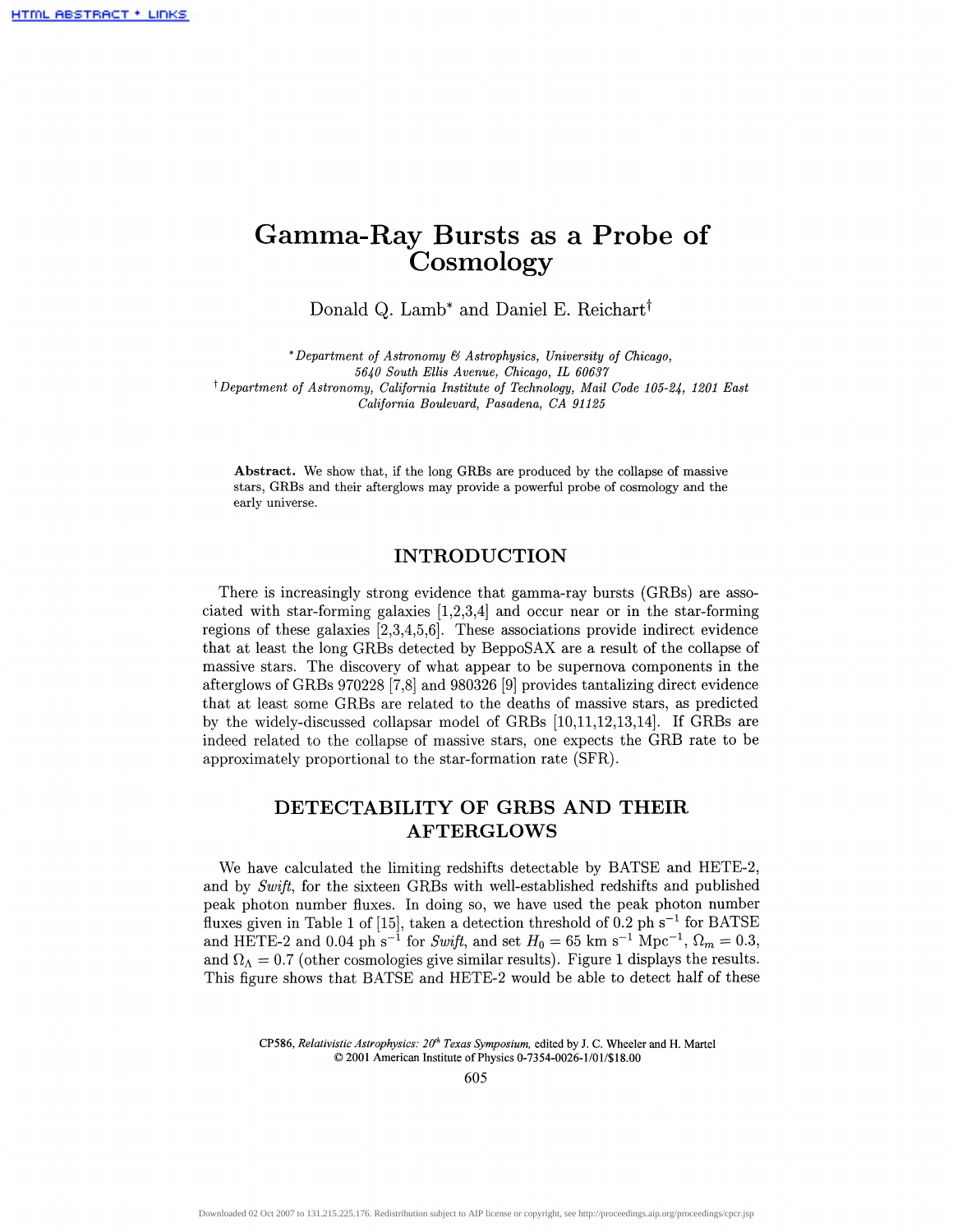



**FIGURE 1.** Cumulative distributions of the limiting redshifts at which the 15 GRBs with well-determined redshifts and published peak photon number fluxes would be detectable by BATSE and HETE-2, and by *Swift.*

**FIGURE 2.** The best-fit spectral flux distribution of the early afterglow of GRB 000131, as observed one day after the burst, after transforming it to various redshifts, and extinguishing it with a model of the  $Ly\alpha$  forest.

GRBs out to a redshift  $z = 20$  and  $20\%$  of them out to a redshift  $z = 50$ . Swift would be able to detect half of them out to redshifts *z =* 70, and 20% of them out to a redshift  $z = 200$ , although it is unlikely that GRBs occur at such extreme redshifts. Consequently, if GRBs occur at very high *(z >* 5) redshifts (VHRs), BATSE has probably already detected GRBs at these redshifts, and HETE-2 and *Swift* should detect them as well.

The soft X-ray, optical and infrared afterglows of GRBs are also detectable out to VHRs. The effects of distance and redshift tend to reduce the spectral flux in GRB afterglows in a given frequency band, but time dilation tends to increase it at a fixed time of observation after the GRB, since afterglow intensities tend to decrease with time. These effects combine to produce little or no decrease in the spectral energy flux  $F_\nu$  of GRB afterglows in a given frequency band and at a fixed time of observation after the GRB with increasing redshift:

$$
F_{\nu}(\nu, t) = \frac{L_{\nu}(\nu, t)}{4\pi D^2(z)(1+z)^{1-a+b}},\tag{1}
$$

where  $L_{\nu} \propto \nu^a t^b$  is the intrinsic spectral luminosity of the GRB afterglow, which we assume applies even at early times, and  $D(z)$  is the comoving distance to the burst. Many afterglows fade like  $b \approx -4/3$ , which implies that  $F_{\nu}(\nu, t) \propto D(z)^{-2}(1+z)^{-5/9}$ in the simplest afterglow model, where  $a = 2b/3$  [16]. In addition,  $D(z)$  increases very slowly with redshift at redshifts greater than a few. Consequently, there is little or no decrease in the spectral flux of GRB afterglows with increasing redshift beyond  $z \approx 3$ .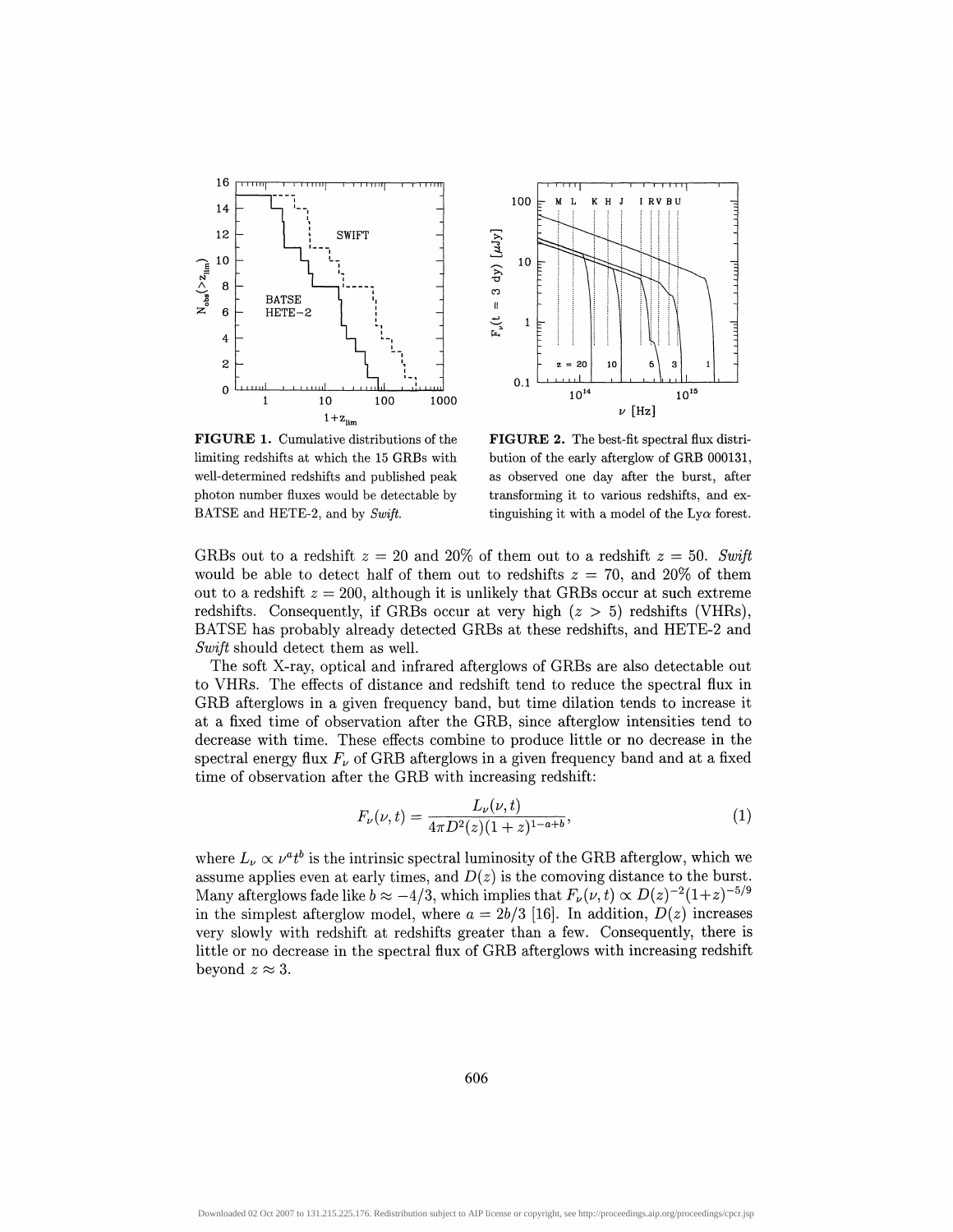

**FIGURE 3.** Cosmological context of VHR GRBs. Shown are the epochs of recombination, first light, and re-ionization. Also shown are the ranges of redshifts corresponding to the "dark ages," and probed by QSOs and GRBs.

In fact, in the simplest afterglow model where  $a = 2b/3$ , if the afterglow declines more rapidly than  $b \approx 1.7$ , the spectral flux actually *increases* as one moves the burst to higher redshifts! An example of this is the afterglow of GRB 000131. Its peak flux  $F_{\text{peak}}$  was in the top 5% of all BATSE bursts and the break energy  $E_{\text{break}}$ in its spectrum was 164 keV, yet it occurred at a redshift  $z = 4.50$ . We have calculated the best-fit spectral flux distribution of the afterglow of GRB 000131 from [17], as observed three days after the burst, transformed to various redshifts. The transformation involves (1) dimming the afterglow, (2) redshifting its spectrum, (3) time dilating its light curve, and (4) extinguishing the spectrum using a model of the Ly $\alpha$  forest (for details, see [15]). Finally, we have convolved the transformed spectra with a top hat smearing function of width  $\Delta \nu = 0.2\nu$ . This models these spectra as they would be sampled photometrically, as opposed to spectroscopically; i.e., this transforms the model spectra into model spectral flux distributions.

Figure 2 shows the resulting spectral flux distribution. The spectral flux distribution of the afterglow is cut off by the  $Ly\alpha$  forest at progressively lower frequencies as one moves out in redshift. Thus high redshift afterglows are characterized by an optical "dropout" [4], and VHR afterglows by a near infrared "dropout." We conclude that, if GRBs occur at very high redshifts, both they and their afterglows can be easily detected.

### **GRBS AS A PROBE OF COSMOLOGY AND THE EARLY UNIVERSE**

Theoretical calculations show that the birth rate of Pop III stars produces a peak in the SFR in the universe at redshifts  $16 \le z \le 20$ , while the birth rate of Pop II stars produces a much larger and broader peak at redshifts  $2 \leq z \leq 10$ [18,19,20]. Therefore one expects GRBs to occur out to at least  $z \approx 10$  and possibly  $z \approx 15 - 20$ , redshifts that are far larger than those expected for the most distant quasars.

Figure 3 places GRBs in a cosmological context. At recombination, which occurs at redshift  $z = 1100$ , the universe becomes transparent. The cosmic background radiation originates at this redshift. Shortly afterwards, the temperature of the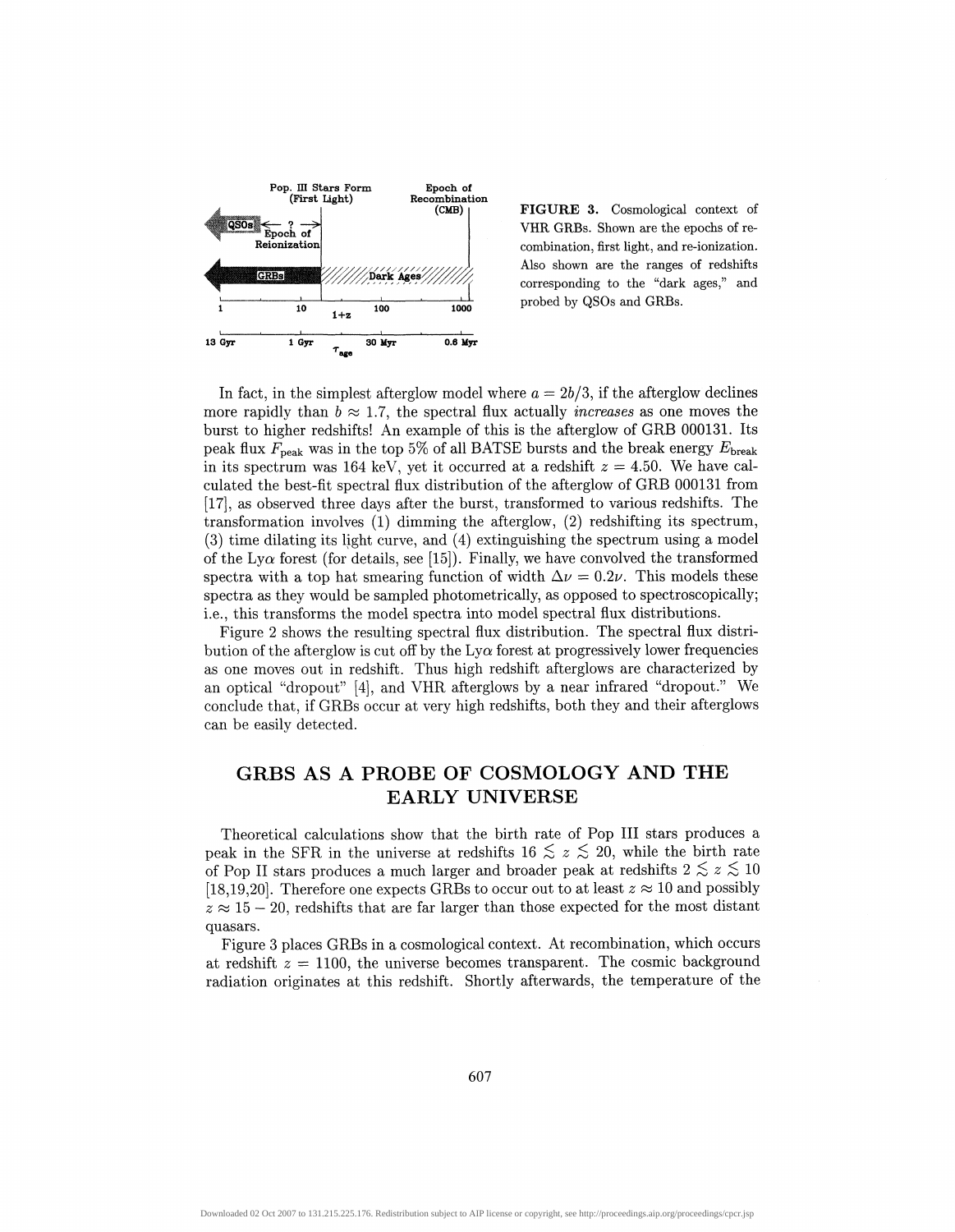

**FIGURE 4.** The cosmic SFR *RSF* as a function of redshift *z.* The solid curve at *z <* 5 is the SFR derived by [25]; the solid curve at  $z \geq 5$  is the SFR calculated by [18] (the dip in this curve at  $z \approx 6$  is an artifact of their numerical simulation). The dotted curve is the SFR derived by [24].

cosmic background radiation falls below 3000 K and the universe enters the "dark ages" during which there is no visible light in the universe. "First light," which occurs at  $z \approx 20$ , corresponds to the epoch when the first stars form. Ultraviolet radiation from these first stars and/or from the first active galactic nuclei re-ionizes the universe. Afterward, the universe is transparent in the ultraviolet.

QSOs are currently the most powerful probes of the high redshift universe. GRBs have several advantages relative to QSOs as probes of cosmology. First, GRBs are expected to occur out to  $z \approx 20$ , whereas QSOs occur out to only  $z \approx 5$ . Second, very high redshift GRB afterglows can be 100 - 1000 times brighter at early times than are high redshift QSOs. This makes possible very sensitive high dispersion spectroscopy of the metal absorption lines and the Lyman  $\alpha$  forest in the spectrum of the afterglows. Third, no "proximity effect" on intergalactic distances scales is expected for GRBs and their afterglows, in contrast to QSOs. Thus GRBs may be relatively "clean" probes of the intergalactic medium, the Lyman  $\alpha$  forest, and damped Lyman  $\alpha$  clouds, even in the vicinity of the GRBs.

The important cosmological questions that observations of GRBs and their afterglows may be able to address include the following:

• Information about the epoch of "first light" and the earliest generations of stars from merely the detection of GRBs at very high redshifts;

• Information about the growth of metallicity in the universe in the star-forming entities in which the bursts occur, in damped Lyman  $\alpha$  clouds, and in the Lyman  $\alpha$  forest from observations of the metal absorption line systems in the spectra of their afterglows;

• Information about the large-scale structure of the universe at VHRs from the clustering of the Lyman  $\alpha$  forest lines and the metal absorption-line systems in the spectra of their afterglows; and

• Information about the epoch of re-ionization from the depth of the Lyman  $\alpha$ break in the spectra of their afterglows.

Below we consider the first of these questions: the epoch of "first light" and the earliest generations of stars.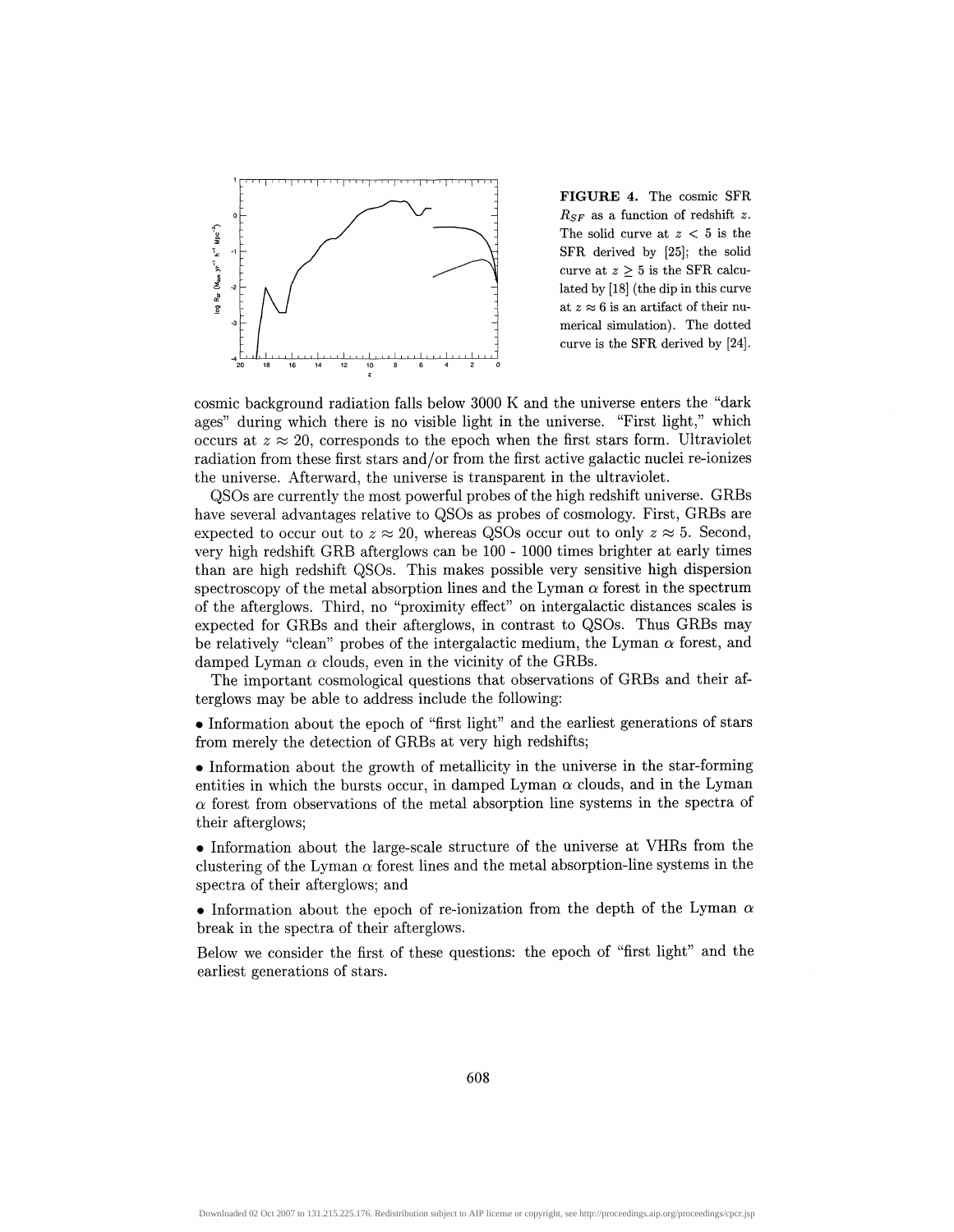

**FIGURE 5.** Left panel: The number  $N_*$  of stars expected as a function of redshift  $z$  (i.e., the SFR from Figure 4, weighted by the differential comoving volume, and time-dilated) assuming that  $\Omega_M = 0.3$  and  $\Omega_{\Lambda} = 0.7$ . Right panel: The cumulative distribution of the number  $N_*$  of stars expected as a function of redshift z. Note that  $\approx 40\%$  of all stars have redshifts  $z > 5$ . The solid and dashed curves in both panels have the same meanings as in Figure 4.

#### **GRBS AS A PROBE OF STAR FORMATION**

Observational estimates [21,22,23,24] indicate that the SFR in the universe was about 15 times larger at a redshift  $z \approx 1$  than it is today. The data at higher redshifts from the Hubble Deep Field (HDF) in the north suggests a peak in the SFR at  $z \approx 1 - 2$  [24], but the actual situation is highly uncertain.

In Figure 4, we have plotted the SFR versus redshift from a phenomenological fit [25] to the SFR derived from submillimeter, infrared, and UV data at redshifts  $z < 5$ , and from a numerical simulation by [18] at redshifts  $z \geq 5$ . The simulations done by [18] indicate that the SFR increases with increasing redshift until  $z \approx 10$ , at which point it levels off. The smaller peak in the SFR at  $z \approx 18$  corresponds to the formation of Population III stars, brought on by cooling by molecular hydrogen. Since GRBs are detectable at these VHRs and their redshifts may be measurable from the absorption-line systems and the  $Ly\alpha$  break in the afterglows [4], if the GRB rate is proportional to the SFR, then GRBs could provide unique information about the star-formation history of the VHR universe.

We have calculated the expected number  $N_*$  of stars as a function of z assuming (1) that the GRB rate is proportional to the  $SFR<sup>1</sup>$ , and (2) that the SFR is that given in Figure 4 (see [15] for details). The left panel of Figure 5 shows our results for  $N_*(z)$  for an assumed cosmology  $\Omega_M = 0.3$  and  $\Omega_{\Lambda} = 0.7$  (other cosmologies give similar results). The solid curve corresponds to the star-formation rate in Figure 4;

<sup>&</sup>lt;sup>1)</sup> This may underestimate the GRB rate at VHRs since it is generally thought that the initial mass function will be tilted toward a greater fraction of massive stars at VHRs because of less efficient cooling due to the lower metallicity of the universe at these early times.